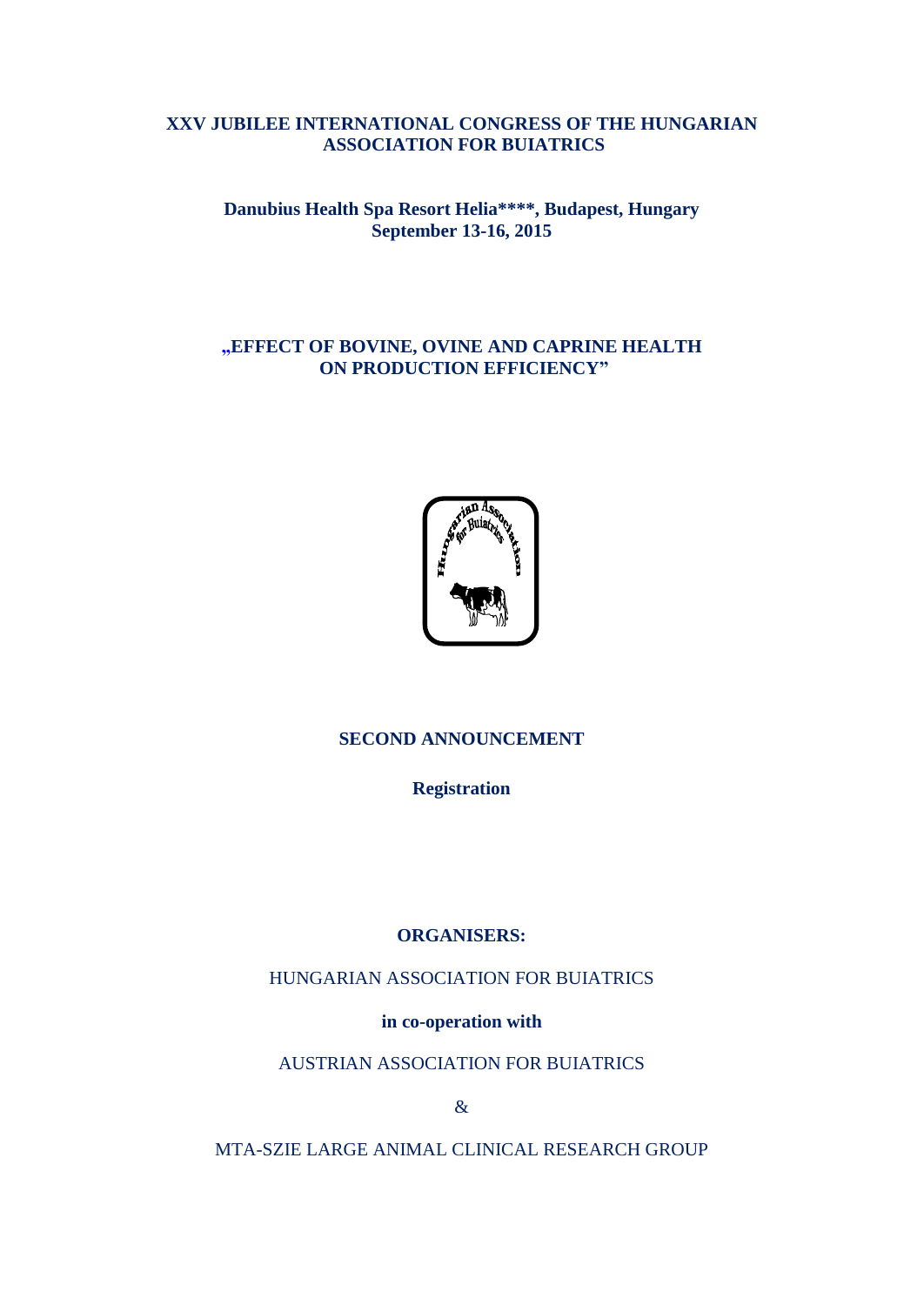#### **INVITATION**

The Hungarian Association for Buiatrics, in co-operation with the Austrian Association for Buiatrics are very pleased to invite you to participate the XXV Jubilee International Congress of the Hungarian Association for Buiatrics, which will be held in [Danubius Health Spa Resort Helia,](http://www.danubiushotels.hu/szallodak-budapest/danubius-health-spa-resort-helia?sid=3ra3bc1k5tq5cmjoo6thfqfqj5) Budapest from September 13 to September 16, 2015. Lectures and posters will be presented on September 14 and 15 while on September 16 a workshop will be organised.

The programme of the Congress will aim at updating the scientific knowledge and professional skills of veterinary surgeons and stock breeders in bovine, ovine and caprine practice to enable them to achieve an ever increasing qualification and help the veterinary surgeons and stock breeders to get more familiar with each other.

In addition to the scientific programme social programmes will be organised for the participants and accompanying persons. The exhibition area will serve to present products manufactured by various companies.

The organisers will spare no efforts in offering you successful and agreeable days in Budapest, Hungary.

### **GENERAL INFORMATION**

#### **Venue: [Danubius Health Spa Resort Helia,](http://www.danubiushotels.hu/szallodak-budapest/danubius-health-spa-resort-helia?sid=3ra3bc1k5tq5cmjoo6thfqfqj5) Budapest, Hungary**

**Budapest** (http://en.wikipedia.org/wiki/Budapest) is the capital and the largest city of [Hungary,](http://en.wikipedia.org/wiki/Hungary) and [one of the most beautiful cities](http://en.wikipedia.org/wiki/Largest_cities_of_the_European_Union_by_population_within_city_limits) in [Central Europe.](http://en.wikipedia.org/wiki/Central_Europe) It is the country's principal [political,](http://en.wikipedia.org/wiki/Political) [cultural,](http://en.wikipedia.org/wiki/Cultural) [commercial,](http://en.wikipedia.org/wiki/Commerce) [industrial,](http://en.wikipedia.org/wiki/Industry) and [transportation](http://en.wikipedia.org/wiki/Transportation) centre, sometimes described as the [primate](http://en.wikipedia.org/wiki/Primate_city)  [city](http://en.wikipedia.org/wiki/Primate_city) of Hungary. Budapest became a single city occupying both banks of the river [Danube](http://en.wikipedia.org/wiki/Danube) with its unification on 17 November 1873 of [Buda](http://en.wikipedia.org/wiki/Buda) and [Óbuda,](http://en.wikipedia.org/wiki/%C3%93buda) on the west bank, with [Pest,](http://en.wikipedia.org/wiki/Pest_(city)) on the east bank.

Cited as one of the most marvelous cities in [Europe,](http://en.wikipedia.org/wiki/Europe) Budapest's extensive [World Heritage Site](http://en.wikipedia.org/wiki/World_Heritage_Site) includes the banks of the [Danube,](http://en.wikipedia.org/wiki/Danube) the [Buda Castle](http://en.wikipedia.org/wiki/Buda_Castle) Quarter, [Andrássy Avenue,](http://en.wikipedia.org/wiki/Andr%C3%A1ssy_Avenue) [Heroes' Square](http://en.wikipedia.org/wiki/H%C5%91s%C3%B6k_tere) and the [Millennium Underground Railway,](http://en.wikipedia.org/wiki/Line_1_(Budapest_Metro)) the second-oldest [metro line](http://en.wikipedia.org/wiki/Rapid_transit) in the world. It has around 80 geothermal [springs,](http://en.wikipedia.org/wiki/Sz%C3%A9chenyi_Medicinal_Bath) the world's largest thermal water cave system and third largest [Parliament](http://en.wikipedia.org/wiki/Hungarian_Parliament_Building) building.

**[Danubius Health Spa Resort Helia\\*](http://www.danubiushotels.hu/szallodak-budapest/danubius-health-spa-resort-helia?sid=3ra3bc1k5tq5cmjoo6thfqfqj5)\*\*\*** (Kárpát utca 62-64., 1133 Budapest, Hungary): **http://www.danubiushotels.com/our-hotels-budapest/danubius-health-spa-resort-helia**

#### **"City and spa"**

- A place where you can mix business with relaxation! Conference hotel with spa and wellness complex on the bank of the Danube, opposite Margaret Island.
- 15 minutes from the historical city centre.
- Relax and recharge! Swim in the large pool and enjoy the breathtaking panorama from the two-storey fitness club.
- Everything to keep you fit! Jogging path, tennis, rowing, cycling and lidos on the nearby Margaret Island.

#### **SPA, WELLNESS, FITNESS**

- Indoor swimming pool, thermal baths, Jacuzzi, steam room, sauna, infra-sauna.
- Therapy and Wellness Centre.
- Danubius Premier Fitness: fitness rooms and group training sessions with cardio, fitness equipment and personal trainer.
- Cosmetics and hair salon, sun terrace, solarium, pedicure, massages.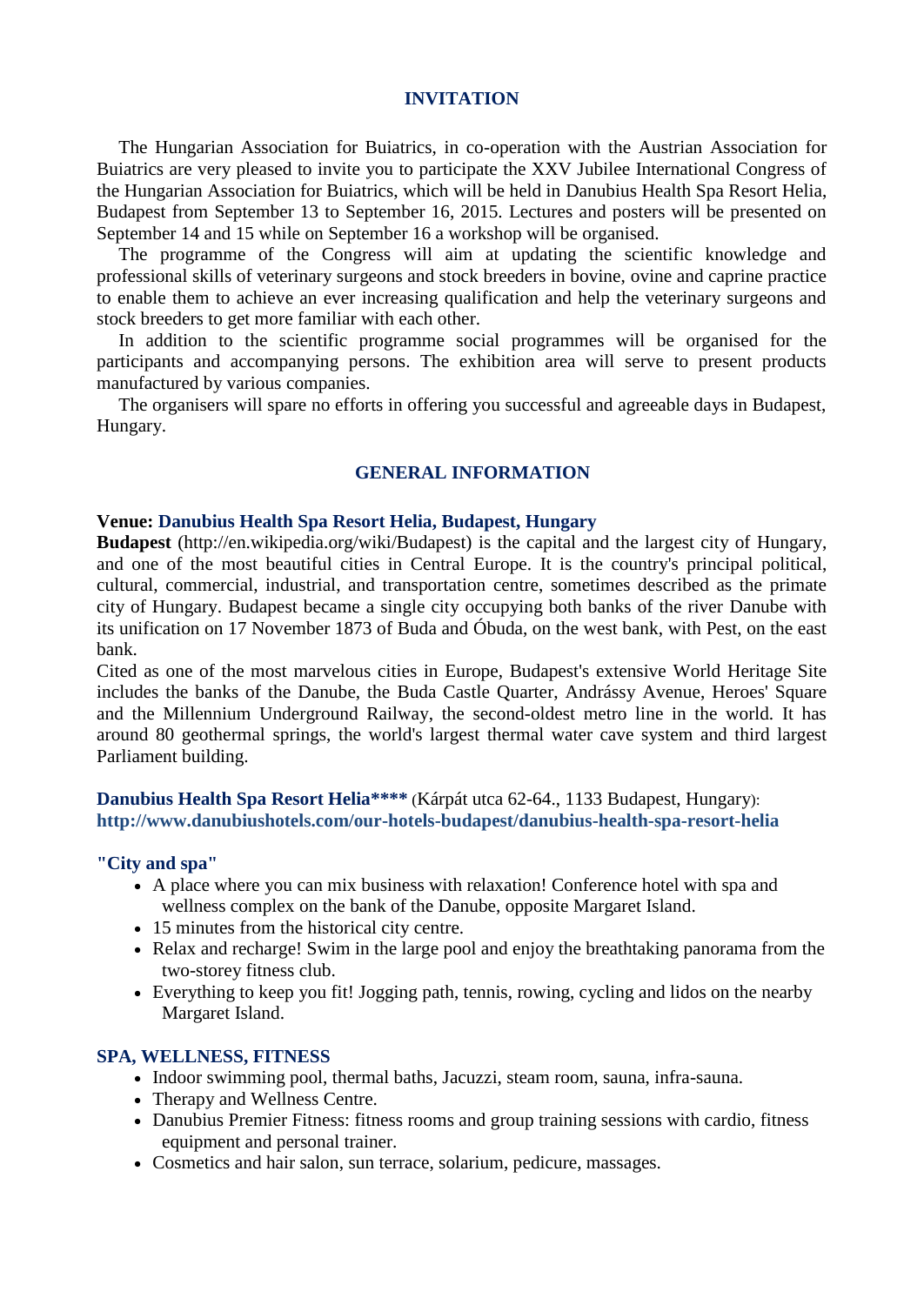### **Official language**

The official working languages will be English and Hungarian. There will be simultaneous translation available for all sessions.

## **Bank and currency exchange**

The currency is the Hungarian form  $(1 \text{ EUR} = 302 \text{ HUF}$  which may change daily). Delegates may change foreign currency at several banks located in the town, and in the hotels in Budapest. International credit cards are accepted for payments in hotels, restaurants and shops.

#### **Insurance**

The organisers of the congress recommend that participants arrange their own insurance for health, travel and property. The organisers will not accept any liability for personal injury or loss of, or damage to, property.

#### **Delegate identification**

Admission to scientific sessions and other events is permitted only to those wearing the official congress badge.

### **PROVISIONAL SCIENTIFIC PROGRAMME**

| <b>Sunday: September 13, 2015</b>                                                                                                                                | Arrival of participants                                                                                                                                    |
|------------------------------------------------------------------------------------------------------------------------------------------------------------------|------------------------------------------------------------------------------------------------------------------------------------------------------------|
| $16.00 - 18.00$                                                                                                                                                  | Registration (Danubius Hotel Hélia)                                                                                                                        |
| 19.00                                                                                                                                                            | <b>Welcome party</b>                                                                                                                                       |
| <b>Monday: September 14, 2015</b><br>$08.00 - 12.00$                                                                                                             | Registration (Danubius Hotel Hélia)                                                                                                                        |
| $09.00 - 10.30$                                                                                                                                                  | <b>Plenary Session</b>                                                                                                                                     |
| $10.30 - 11.00$                                                                                                                                                  | Coffee break                                                                                                                                               |
| $11.00 - 12.30$                                                                                                                                                  | <b>Plenary Session</b>                                                                                                                                     |
| $12.30 - 14.00$                                                                                                                                                  | Lunch                                                                                                                                                      |
| $14.00 - 16.00$                                                                                                                                                  | <b>Plenary Session</b>                                                                                                                                     |
| $16.00 - 16.30$                                                                                                                                                  | Coffee break                                                                                                                                               |
| $16.30 - 18.00$                                                                                                                                                  | <b>Plenary Session</b>                                                                                                                                     |
| 19.00                                                                                                                                                            | <b>Dinner</b>                                                                                                                                              |
| Tuesday: September 15, 2015<br>$08.00 - 10.00$<br>$09.00 - 10.30$<br>$10.30 - 11.00$<br>$11.00 - 12.30$<br>$12.30 - 14.00$<br>$14.00 - 16.00$<br>$16.00 - 16.30$ | Registration (Danubius Hotel Hélia)<br><b>Plenary Session</b><br>Coffee break<br><b>Plenary Session</b><br>Lunch<br><b>Plenary Session</b><br>Coffee break |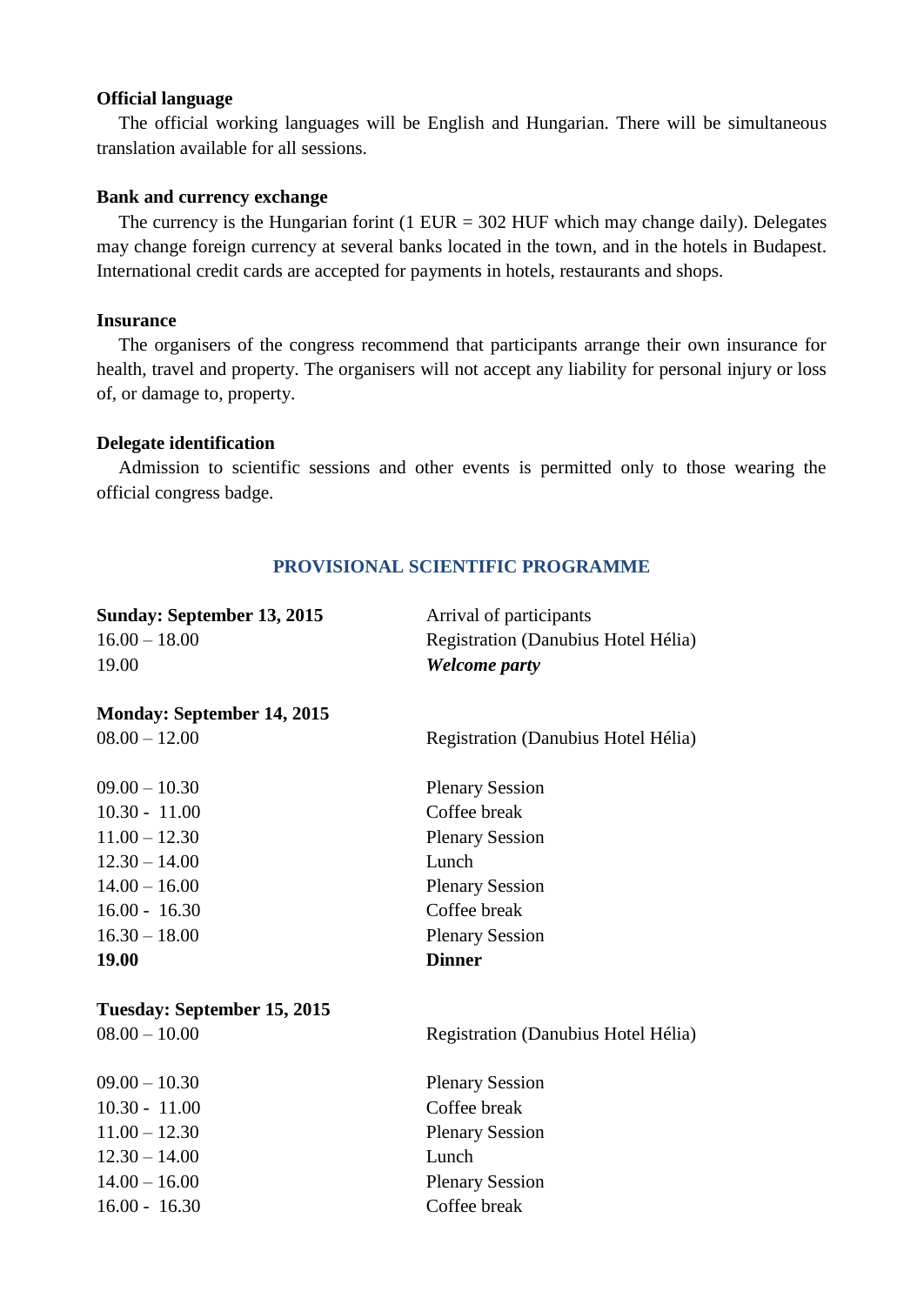## 16.30 – 18.00 Plenary Session 20.00 *Congress Gala Dinner (Europe boat: www.europahajo.hu)*

## **Saturday: October 16, 2015**

#### **Workshop**

| 08.00-09.00 | Registration (Danubius Hotel Hélia) |
|-------------|-------------------------------------|
| 09.00-12.00 | Round table discussion              |
| 12.00       | Lunch<br>Departure                  |

### **REGISTRATION**

 To register for the congress participants are kindly requested to make registration on-line (**[www.mbuiatrikus.org](http://www.mbuiatrikus.org/)**), or complete the enclosed registration form and return it to the congress secretariat by **August 15, 2015.**

Upon receipt of this form and the appropriate congress fee, participants will be officially registered and the letter of confirmation will be sent. Please check this letter of confirmation carefully to confirm that all the items you have requested and paid for are included. This letter of confirmation must be presented upon registration at the beginning of the congress. Final registration is valid only upon receipt of the registration fee and confirmation by the congress organisers.

The registration form including hotel reservation and all correspondence concerning registration and payment should be sent to the Congress Secretariat:

| <b>Registration fees</b> | Before August 15, 2015<br>(EUR) | After August 15, 2015<br>and on sight (EUR) |
|--------------------------|---------------------------------|---------------------------------------------|
|                          |                                 |                                             |
| Full registration*       | 190 $EUR^{\bullet}$             | $220$ EUR $^{\bullet}$                      |
| Speaker*                 | 155 EUR <sup>•</sup>            | 155 EUR $^{\bullet}$                        |
| Student*                 | $127$ EUR $^{\bullet}$          | $127$ EUR $^{\bullet}$                      |
| Accompanying Guest**     | $127$ EUR $^{\bullet}$          | $127$ EUR $^{\bullet}$                      |

● *Please note the VAT is 27% in Hungary.*

*\*Registration fee includes admission to scientific sessions, proceedings, simultaneous translation, welcome party, refreshments during breaks, lunch (September 14, 15, and 16), welcome and congress gala dinner (Europe boat).*

*\*\* Registration fee includes welcome party, refreshments during breaks, lunch (September 14, 15, and 16), sightseeing tour, welcome and congress gala dinner (Europe boat).*